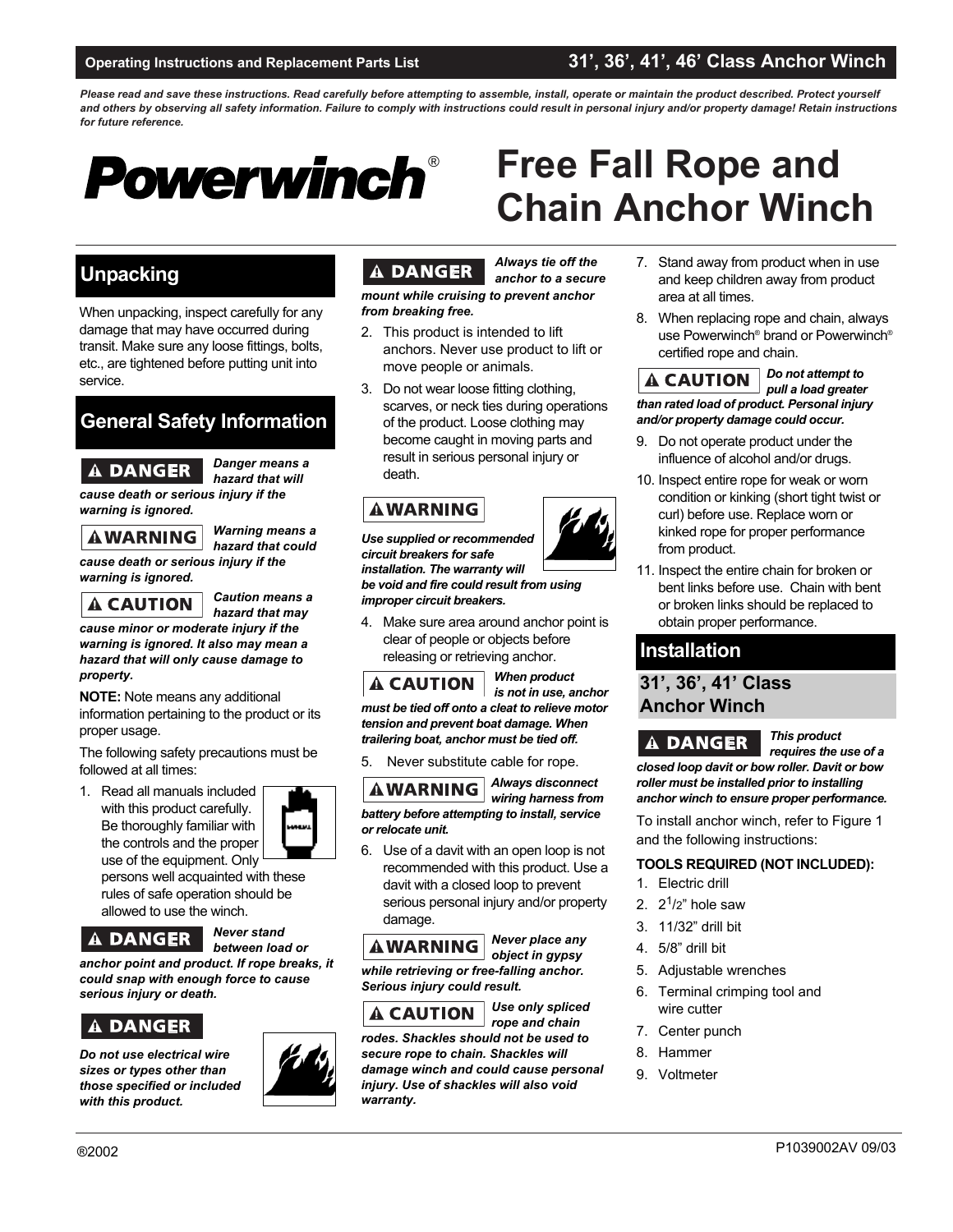#### **MATERIAL REQUIRED (INCLUDED WITH ANCHOR WINCH):**

- 1. Three 5/16"-18 stainless steel threaded rods. These rods secure anchor winch to boat. Length is determined by thickness of boat deck.
- 2. Three lock washers (5/16" stainless steel)
- 3. Three plain washers (5/16" stainless steel)
- 4. Three nuts (5/16"-18 stainless steel)

#### **MATERIAL REQUIRED (NOT INCLUDED):**

**NOTE:** A wiring kit from Powerwinch® (Part No. P10284) is available which contains items 2-13.

- 1. Marine plywood for under deck support (optional)
- 2. Six 1/4"- 20 x 1/2" hex head stainless steel screws
- 3. Six 1/4"- 20 x 1/2" stainless steel nuts
- 4. Ten 5/16" 8-gauge ring terminals
- 5. #12 AWG red wire class 105°C
- 6. #12 AWG black wire class 105°C
- 7. Four 5/16" 12-gauge ring terminals
- 8. #8 AWG black wire class 105°C (6-gauge 40')
- 9. #8 AWG red wire class 105°C (6-Gauge 40')

5/8" Hole in Deck for Motor Lead Wires

 $H$ <br> $H$ ex Nut<br> $H$ <br> $H$ <br> $H$ <br> $H$ <br> $H$ <br> $H$ <br><br> $H$ 

- 10. 1" diameter heat shrink tubing
- 11. 2" diameter heat shrink tubing

**Figure 1 - AW31', 36', 41' Class**

Flat Washer

12. Wire ties

- 13. Four 12-gauge insulated female disconnects
- 14. Silicone sealer
- 15. Loctite® 242 thread locker (optional)

#### **MOUNTING ANCHOR WINCH ONTO DECK**

1. Place mounting template in desired position on deck and secure with tape into position. Ensure center-line of gypsy lines up with centerline of davit or bow roller.

**IMPORTANT:** Be certain anchor winch is positioned above rope locker before drilling any mounting holes. The anchor line and chain will feed into rope locker through a  $2<sup>1</sup>/2$ " hole in boat deck and a molded part called the rode glide. Minimum rope locker dimensions required for proper storage of anchor lines are shown in Chart 1.

| Line              | Locker             |
|-------------------|--------------------|
| <b>Dimensions</b> | Dimensions (L x W) |
| $1/2$ " x $200'$  | $15" \times 17"$   |
| $1/2$ " x 300'    | $15" \times 24"$   |
| $5/8$ " x 200'    | $15" \times 24"$   |
| $5/8$ " x 300'    | $16" \times 32"$   |

**Chart 1**

- 2. Using a punch, mark center of each mounting hole to be drilled. Remove template and drill holes with an electric drill. There are three 11/32" holes for mounting studs, one  $2<sup>1</sup>/2$ " hole for deck insert, and one 5/8" hole for wiring harness.
- 3. Assemble o-ring on round side of rode

O- Ring

Stud

Protect-A-Deck Gasket

Rode Glide



4. Insert three mounting studs into threaded holes on underside of winch. A small amount of thread locker can be used to secure studs in housing. Use two mounting nuts to help tighten studs into housing as shown in Figure 2.



- 5. Place "Protect-a-Deck" gasket over mounting studs and slide flush with bottom of winch.
- 6. Gently guide winch over rode glide so loop on anchor winch housing slides over deck insert. Slide three mount-ing studs into the three mounting holes in deck. Feed wiring harness from underside of winch through 5/8" hole.
- 7. The winch must fit squarely over deck insert and onto deck. Slide flat washers and lock washers onto mounting studs. Tighten nuts to fully secure the winch to the deck.
- 8. Examine winch to make sure unit is securely fastened and that centerline of gypsy is aligned with centerline of bow roller or davit.

### **Wiring Installation**

#### **WIRING AND SWITCH INSTALLATION**

### **A CAUTION**

*Do not use electrical wire sizes or types other than those specified or included with this product.*



### **A DANGER**

*Use supplied or recommended circuit*

*breakers for safe installation. The warranty will be void and fire can result from using improper circuit breakers.*



Lock Washer

**NOTE:** Mounting and gasket hardware available in kits (P/N P10349 & P10346). See page 11 for ordering information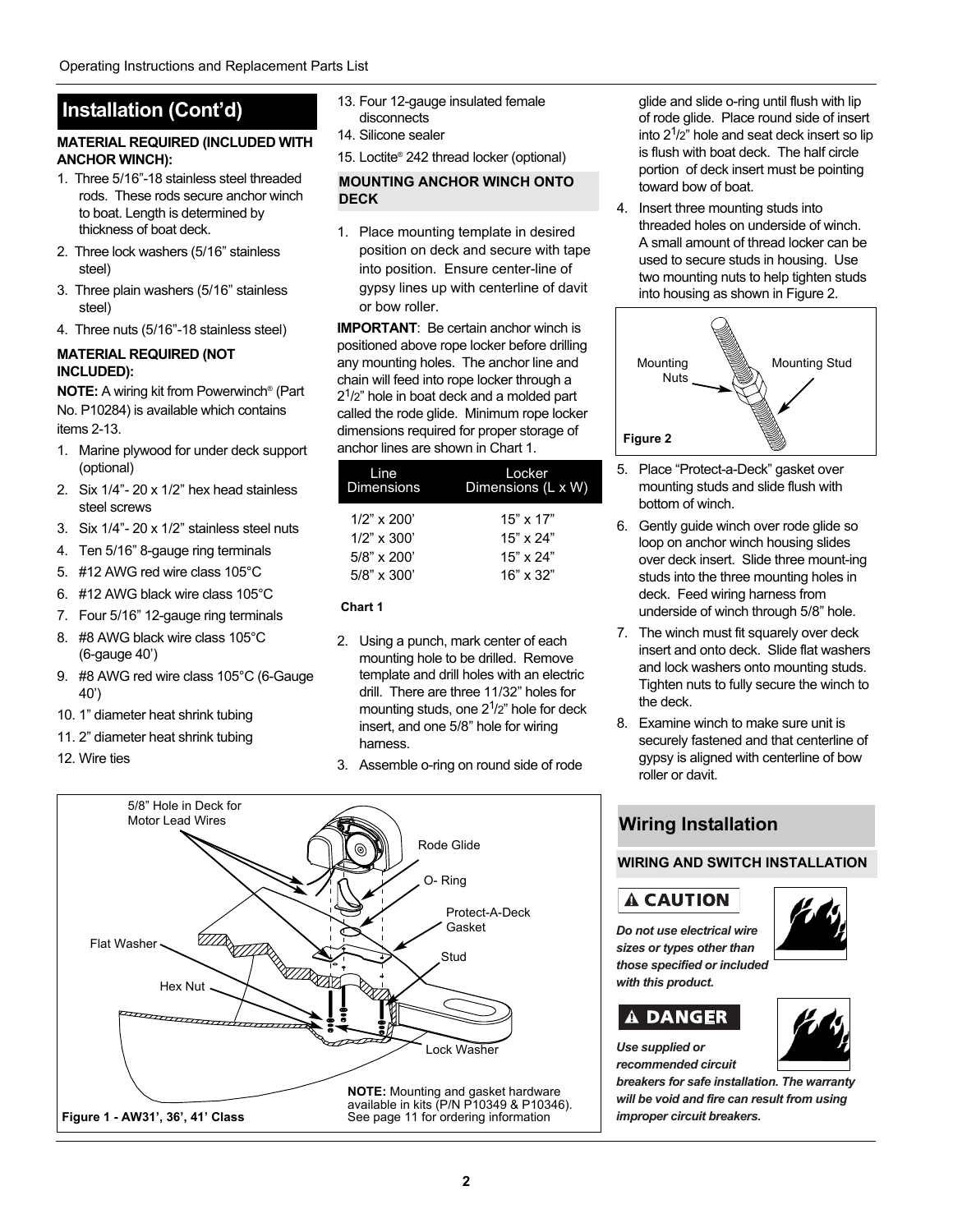### **AWARNING**

*Always disconnect wiring harness from*

*battery before attempting to install, service or relocate unit.* 

**A CAUTION** 

*Follow order of wiring steps to ensure*

*power is not applied to anchor winch until all wires and circuit breakers are installed.*

### **AWARNING**



*Always keep wires away from intense sources of*

*heat. Be sure newly installed wires are away from any exposed bare wires.* 

### **SWITCH INSTALLATION**

### **A DANGER**



*Make sure all crimps/ connections can*

*withstand at least 25 pounds of pullout force. Failure to make strong enough crimps between wire connectors and wires could create a fire hazard.*

- 1. Select a suitable location (console, etc.) to locate switch. Make sure there is enough room behind switch mounting surface for entire switch and wires.
- 2. Cut a hole  $1^3/4$ " high and 1" wide.
- 3. Apply a thin bead of silicone sealer around edge of switch mounting plate

and attach plate using four #8 round head wood screws.

- 4. Measure and cut 8-gauge red and black wire to run from anchor winch to switch. Allow some slack to prevent connections from being too short and so connections can be crimped to end of wire. Install wire in boat before crimping any connections. Cable ties can be used to secure wiring to boat.
- 5. When running wire from anchor winch to switch, be sure to keep wire away from sources of intense heat or areas where the insulation of wire could be worn away.
- 6. After wire is installed and secured, connection to anchor winch can be made.
- 7. Crimp a 5/16" ring terminal to 8-gauge red wire just cut.
- 8. Using a 1/4"-20 x 1/2" screw, connect 8-gauge red wire to ring terminal on the green wire coming from anchor winch. Tighten a 1/4"-20 nut to secure ring terminals together. Protect junction by placing a 1" diameter piece of heat shrink tubing over connection and applying heat until tubing is secure.
- 9. Crimp a 5/16" ring terminal to 8-gauge black wire just cut.
- 10. Using a 1/4"-20 x 1/2" screw, connect 8-gauge black wire to ring terminal on black wire coming from anchor winch. Tighten a 1/4"-20 nut to secure ring



terminals together. Protect junction by placing a 1" diameter piece of heat shrink tubing over connection and applying heat until the tubing is secure.

#### **SWITCH TO ANCHOR WINCH**

The switch needs 12-gauge wire connections and wiring just run is 8 gauge. To complete anchor winch to switch connections construct two conversion wires by following these steps:

- 1. This switch wire is for the positive (red) lead.
- 2. Cut a 1 foot section of 12-gauge red wire and crimp a 5/16" ring terminal to one end.
- 3. Crimp an insulated female disconnect to other end.
- 4. Crimp a 5/16" ring terminal to 8 gauge red wire coming from anchor winch.
- 5. Using a 1/4"-20 x 1/2" screw, connect 8-gauge red wire coming from anchor winch to ring terminal on red switch wire. Tighten a 1/4"-20 nut to secure ring terminals together. Protect junction by placing a 1" diameter piece of heat shrink tubing over connection and applying heat until tubing is secure.
- 6. Plug insulated female disconnect on end of red switch wire to rocker switch on terminal marked **"A".**
- 7. To construct second switch wire and make connection to switch, cut a 1 foot section of 12-gauge black wire and crimp a 5/16" ring terminal to one end.
- 8. Crimp an insulated female disconnect to other end.
- 9. Crimp a 5/16" ring terminal to 8- gauge black wire coming from anchor winch.
- 10. Using a 1/4"-20 x 1/2" screw, connect 8 gauge black wire coming from anchor winch to ring terminal on black switch wire. Tighten a 1/4"-20 nut to secure ring terminals together. Protect junction by placing a 1" diameter piece of heat shrink tubing over connection and applying heat until tubing is secure.
- 11. Plug insulated female disconnect on end of black switch wire to rocker switch on terminal marked **"B".**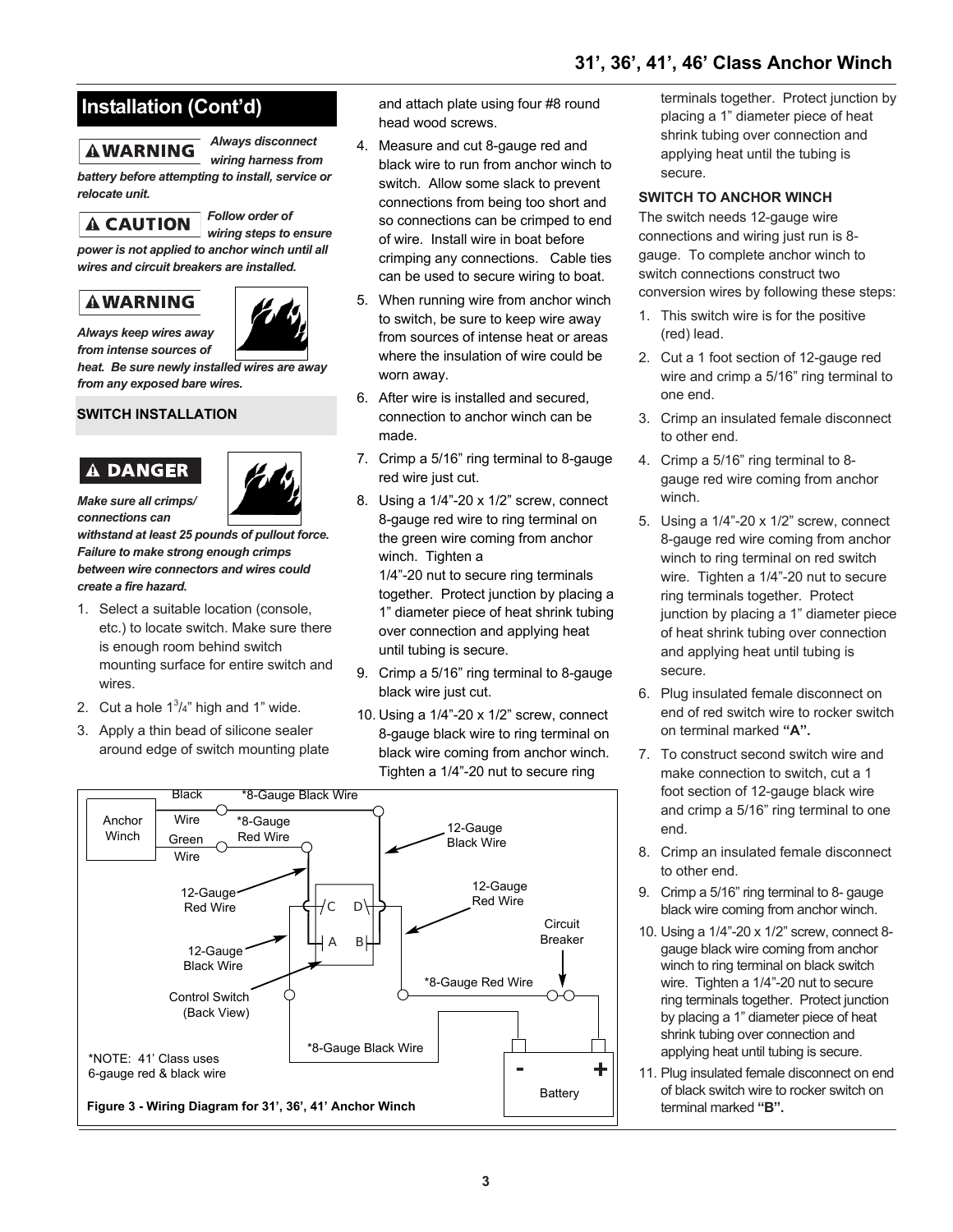### **SWITCH TO BATTERY**

### **A DANGER**



*Make sure all crimps/ connections can withstand*

*at least 25 pounds of pullout force. Failure to make strong enough crimps between wire connectors and wires could create a fire hazard.*

- 1. Measure and cut 8-gauge red and black wire to run from switch to battery. Allow some slack to prevent connections being too short leaving enough room to crimp end of wire. Install wire in boat before crimping any connections. Use cable ties to secure wiring to boat.
- 2. When running wire from switch to battery, be sure to keep wire away from sources of intense heat or areas where insulation of wire could be worn away.
- 3. After wire is installed and secured, make remaining switch connections .
- 4. Make two more conversion wires to attach battery wiring to switch by following these steps:
	- a. This switch wire is for the positive (red) lead to battery.
	- b. Cut a 1 foot section of 12-gauge red wire and crimp a 5/16" ring terminal to one end.
	- c. Crimp an insulated female disconnect to other end.
	- d. Crimp a 5/16" ring terminal to 8 gauge red wire coming from battery.
	- e. Using a 1/4"-20 x 1/2" screw, connect 8-gauge red wire coming from battery to ring terminal on red switch wire. Tighten a 1/4"-20 nut to secure ring terminals together. Protect junction by placing a 1" diameter piece of heat shrink tubing over connection and applying heat until tubing is secure.
	- f. Plug insulated female disconnect on end of red switch wire to rocker switch on terminal marked "D".
	- g. To construct second switch wire and make connection to switch, cut a 1 foot section of 12-gauge black wire and crimp a 5/16" ring terminal to one end.
- h. Crimp an insulated female disconnect to other end.
- i. Crimp a 5/16" ring terminal to 8 gauge black wire coming from battery.
- j. Using a 1/4"-20 x 1/2" screw, connect 8-gauge black wire coming from battery to ring terminal on black switch wire. Tighten a 1/4"-20 nut to secure ring terminals together. Protect junction by placing a 1" diameter piece of heat shrink tubing over connection and applying heat until tubing is secure.
- k. Plug insulated female disconnect on end of black switch wire to rocker switch on terminal marked "C".

### **BATTERY CONNECTIONS**

- 1. Crimp a 5/16" ring terminal to end of 8-gauge red and black wire coming from switch.
- 2. Create a jumper to connect circuit breaker to battery by cutting a 1 foot piece of 8-gauge red wire and crimping a 5/16" ring terminal to each end.
- 3. Assemble circuit breaker to jumper by placing ring terminal onto post marked **"bat"** and secure with nut on circuit breaker
- 4. Assemble circuit breaker to switch by attaching remaining 8-gauge wire to post on circuit breaker marked **"aux."**
- 5. Protect connection by placing a piece of 2" diameter heat shrink tubing over connection and applying heat until tubing is secure.
- 6. Connect 8-gauge black wire from switch to negative **(-)** battery terminal.
- 7. Connect 8-gauge black wire from switch to negative **(+)** battery terminal.
- 8. Snap control switch into switch plate and proceed to unit test instructions.

### **UNIT TEST**

- 1. With no rope or chain in gypsy, press switch in upward position. If wiring to switch terminals is correct, gypsy will spin counterclockwise.
- 2. If gypsy does not turn, but motor runs, switch is incorrectly wired.

3. To correct, exchange wires at terminals A and B on switch.

### **46' Class Anchor Winch**

*This product*  **A DANGER** 

*requires use of a closed loop davit or bow roller. The davit or bow roller must be installed on boat prior to installing product to ensure proper performance.* 

To install anchor winch, refer to Figure 4 and the following instructions:

#### **TOOLS REQUIRED (NOT INCLUDED):**

- 1. Electric drill
- 2.  $2^{1/2}$ " hole saw
- 3. 11/32" drill bit
- 4. 5/8" drill bit
- 5. Adjustable wrenches
- 6. Terminal crimping tool and wire cutter
- 7. Center punch
- 8. Hammer
- 9. Voltmeter

#### **MATERIAL REQUIRED (INCLUDED WITH ANCHOR WINCH):**

- 1. Three 5/16"-18 stainless steel threaded rods. These rods secure anchor winch to boat. Length is determined by thickness of boat deck.
- 2. Three lock washers (5/16" stainless steel)
- 3. Three plain washers (5/16" stainless steel)
- 4. Three nuts (5/16"-18 stainless steel)

#### **MATERIAL REQUIRED (NOT INCLUDED):**

**NOTE:** A wiring kit from Powerwinch® (Part No. P10284) is available which contains items 2-15.

- 1. Marine plywood for under deck support (optional)
- 2. Ten 3/8" 6-gauge ring terminals
- 3. #6 AWG red wire class 105°C
- 8. #6 AWG black wire class 105°C
- 4. Two 5/16" 16-gauge ring terminals
- 5. #16 AWG black wire class 105°C
- 6. #16 AWG white wire class 105°C
- 7. #16 AWG red wire class 105°C
- 8. Six 16-gauge insulated female disconnects
- 9. Two 1/4"-20 x 1/2" stainless steel hex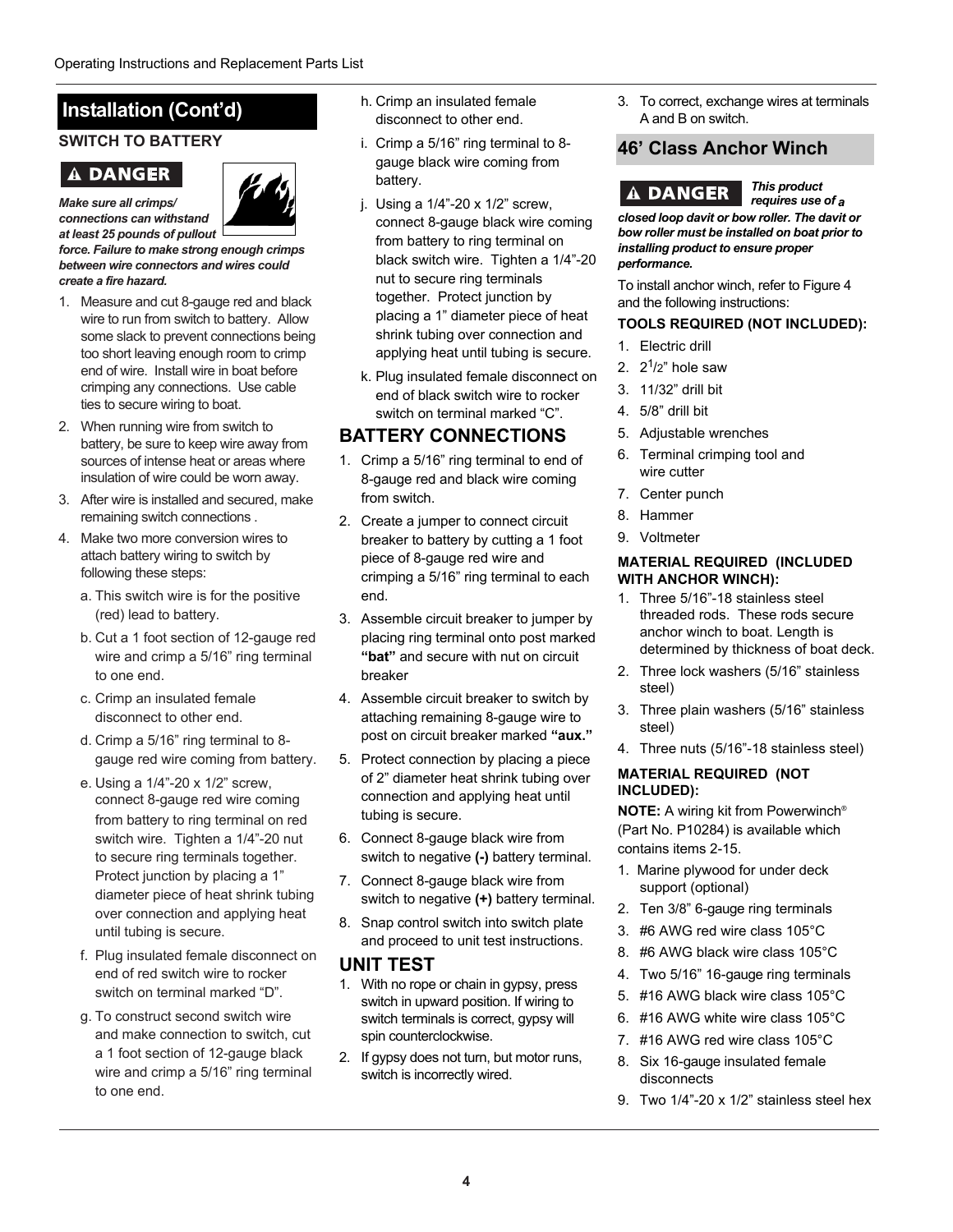#### head screw

- 10. Two 1/4"-20 x 1/2" stainless steel nuts
- 11. 1" diameter heat shrink tubing
- 12. 2" diameter heat shrink tubing
- 13. ATO inline fuse holder
- 14. 10A ATO style fuse
- 15. Wire ties
- 16. Loctite® 242 thread locker (optional)
- 17. Silicone sealer

#### **LOCATING MOUNTING HOLES FOR ANCHOR WINCH**

1. Place mounting template in desired position on deck and secure with tape into position. Ensure center-line of gypsy lines up with centerline of davit or bow roller.

**IMPORTANT:** Be certain anchor winch is positioned above rope locker before drilling any mounting holes. The anchor line and chain will feed into rope locker through a  $2^1/2$ " hole in boat deck and a molded part called deck insert. Minimum rope locker dimensions required for proper storage of anchor lines are shown in Chart 2.

- 2. Spot holes with center punch as shown on template. Use an electric drill to drill holes. There are three 11/32" holes for mounting studs, one  $2<sup>1</sup>/2$ " hole for deck insert, and one 5/8" hole for wiring harness.
- 3. Assemble o-ring on round side of rode

| Line              | Locker             |
|-------------------|--------------------|
| <b>Dimensions</b> | Dimensions (L x W) |
| $1/2$ " x $200'$  | $15" \times 17"$   |
| $1/2$ " x 300'    | $15" \times 24"$   |
| $5/8$ " x 200'    | $15" \times 24"$   |
| $5/8$ " x 300'    | $16" \times 32"$   |

#### **Chart 2**

glide and slide o-ring until flush with lip of rode glide. Place round side of insert into  $2^1/2$ " hole and seat deck insert so lip is flush with boat deck. The half circle portion of deck insert must be pointing toward bow of boat.

4. Insert three mounting studs into threaded holes on underside of winch. A small amount of thread locker can be used to secure studs in housing. Use two mounting nuts to help tighten studs into housing as shown in Figure 5.



- 5. Place "Protect-a-Deck" gasket over mounting studs and slide flush with bottom of winch.
- 6. Gently guide winch over rode glide so loop on anchor winch housing slides over deck insert. Slide three mounting studs into three mounting



holes in deck. Feed wiring harness from underside of winch through 5/8" hole.

- 7. The winch must fit squarely over deck insert and onto deck. Slide flat washers and lock washers onto mounting studs. Tighten nuts to fully secure winch to deck.
- 8. Examine winch to make sure unit is securely fastened and that center-line of gypsy is aligned with centerline of bow roller or davit.

#### **WIRING AND SWITCH INSTALLATION**

### **A CAUTION**



*Do not use electrical wire sizes or types other than those specified or included with this product.*

### **A DANGER**

*Use supplied or recommended circuit breakers for safe installation. The warranty*



*will be void and fire could result from using improper circuit breakers.*

*Always disconnect*  **AWARNING** *wiring harness from battery before attempting to install, service or relocate unit.*

### **A CAUTION**

*wiring steps to ensure power is not applied to anchor winch until all wires and circuit breakers are installed.*

### **AWARNING**

*Always keep wires away from intense sources of heat. Be sure newly*



*Follow order of* 

*installed wires are away from any exposed bare wires.* 

#### **SWITCH AND SOLENOID LOCATION**

- 1. Select a suitable location (console, etc.) to locate switch. Make sure there is enough room behind switch mounting surface for entire switch and wires.
- 2. Cut a hole  $1^3/4$ " high and 1" wide.
- 3. Apply a thin band of silicone sealer around edge of switch mounting plate and attach plate using four #8 round head wood screws.
- 4. Select a suitable location for solenoid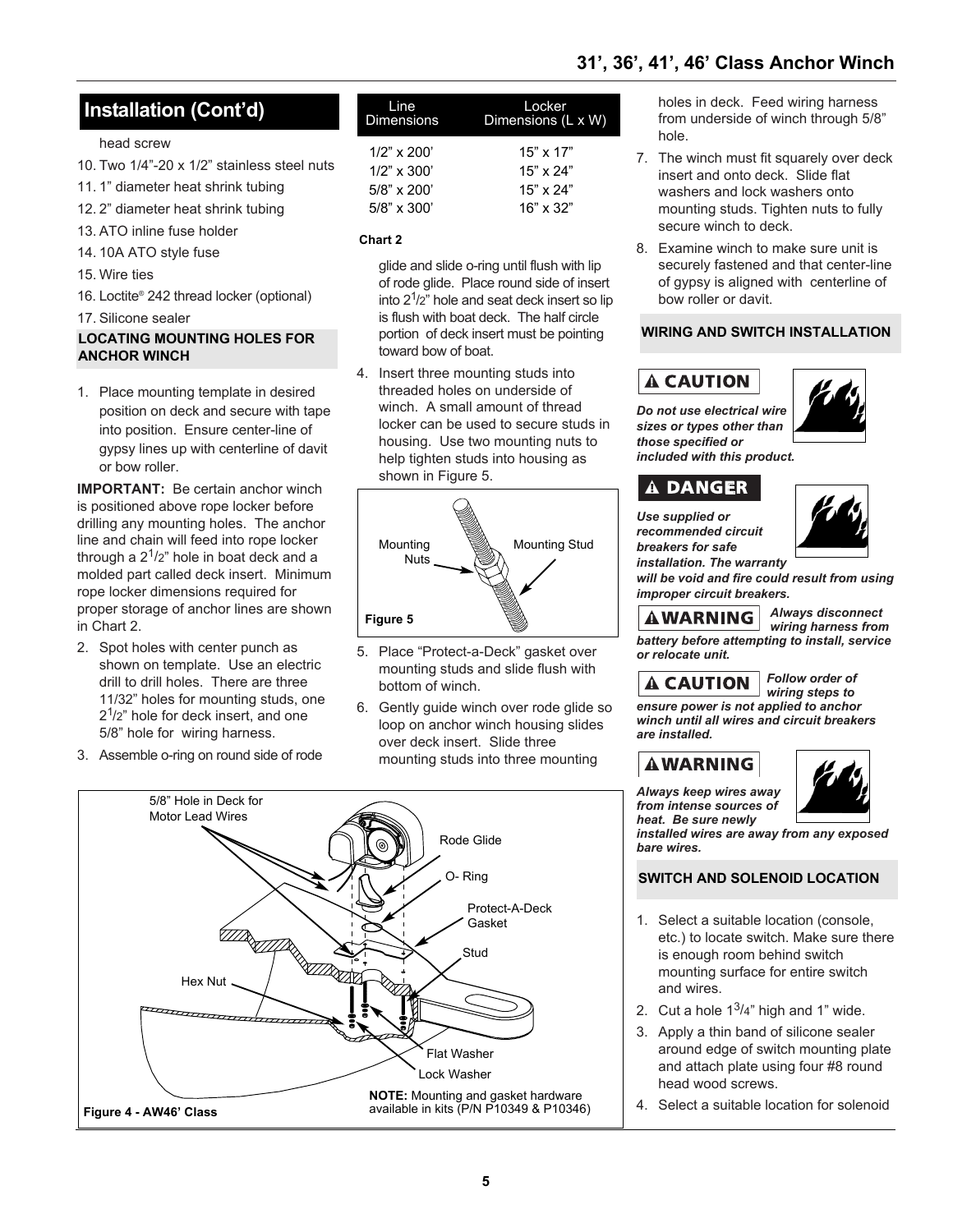(reversing switch). Locate reversing switch within 6-8 feet of switch plate and in a location away from exposure to water. Mount solenoid with power terminals facing up.

#### **WIRING ANCHOR WINCH TO SOLENOID (REFER TO FIGURE 6)**

#### **DANGER** A



*Make sure all crimps/ connections can withstand at least 25*

*pounds of pullout force. Failure to make strong enough crimps between wire connectors and wires could create a fire hazard.*

- 1. Measure and cut 6-gauge red and black wire to run from anchor winch to solenoid. Allow some slack to prevent connections being too short leaving enough room to crimp end of wire. Install wire in boat before crimping any connections. Use cable ties to secure wiring to boat.
- 2. When running wire from anchor winch to solenoid, be sure to keep wire away from sources of intense heat or areas where insulation of wire could be worn away. Cable ties can be used to secure wiring to boat.
- 3. After wire is installed and secured, connection to anchor winch can be

made.

- 4. Crimp 3/8" ring terminals to 6-gauge red and black wire connected to anchor winch.
- 5. Attach 6-gauge red wire to red wire coming from anchor winch. Secure junction by placing a 1/4"-20 x 1/2" screw through ring terminals and tighten a 1/4"-20 nut on screw. Protect junction by placing a 1" diameter piece of heat shrink tubing over connection and applying heat until tubing is secure.
- 6. Attach 6-gauge black wire to black wire coming from anchor winch. The junction can be secured in same manner as 6 gauge red wire in step 5.
- 7. The connections at solenoid from anchor winch can now be made.
- 8. Crimp 3/8" ring terminals to red and black wires to be attached to solenoid.
- 9. Connect 6-gauge red wire to solenoid on post marked M1 and secure by tightening supplied nut.
- 10. Connect 6-gauge black wire to solenoid on post marked M2 and secure by tightening supplied nut.

#### **WIRING SWITCH TO SOLENOID**





*Make sure all crimps/ connections can withstand at least 25 pounds of pullout force. Failure to*

*make strong enough crimps between wire*



#### *connectors and wires could create a fire hazard.*

- 1. Measure a 16-gauge red, white, and black wire to run from switch to solenoid. Allow some slack to prevent connections being too short leaving enough room to crimp end of wire. Install wire in boat before crimping any connections. Use cable ties to secure wiring to boat.
- 2. When running wire from switch to solenoid, be sure to keep wire away from sources of intense heat or areas where insulation of wire could be worn away. Cable ties can be used to secure wiring to boat.
- 3. Once wires are run and secured, connect wires from switch to solenoid.
- 4. Starting on the wire ends for switch, crimp one 16-gauge insulated female disconnect to red wire.
- 5. Plug red wire into middle post on back of switch.
- 6. Next, crimp a 16-gauge insulated female disconnect to white wire.
- 7. Plug white wire into top post on back of switch.
- 8. Crimp a 16-gauge insulated female disconnect to black wire.
- 9. Plug black wire into bottom post on back of switch.
- 10. Make connections at solenoid.
- 11. Crimp a 16-gauge insulated female disconnect to white wire.
- 12. Plug white wire into terminal marked **A2** on the solenoid.
- 13. Crimp a 16-gauge insulated female disconnect to black wire.
- 14. Plug black wire into terminal marked **A1** on solenoid.
- 15. Using a 16-gauge butt connector, connect fuse holder to red wire.
- 16. Crimp a 5/16" ring terminal to remaining open end of fuse holder.
- 17. Attach fuse holder with ring terminal crimped to it to solenoid post marked **"+".**
- 18. Insert 10 amp ATO style fuse in fuse holder.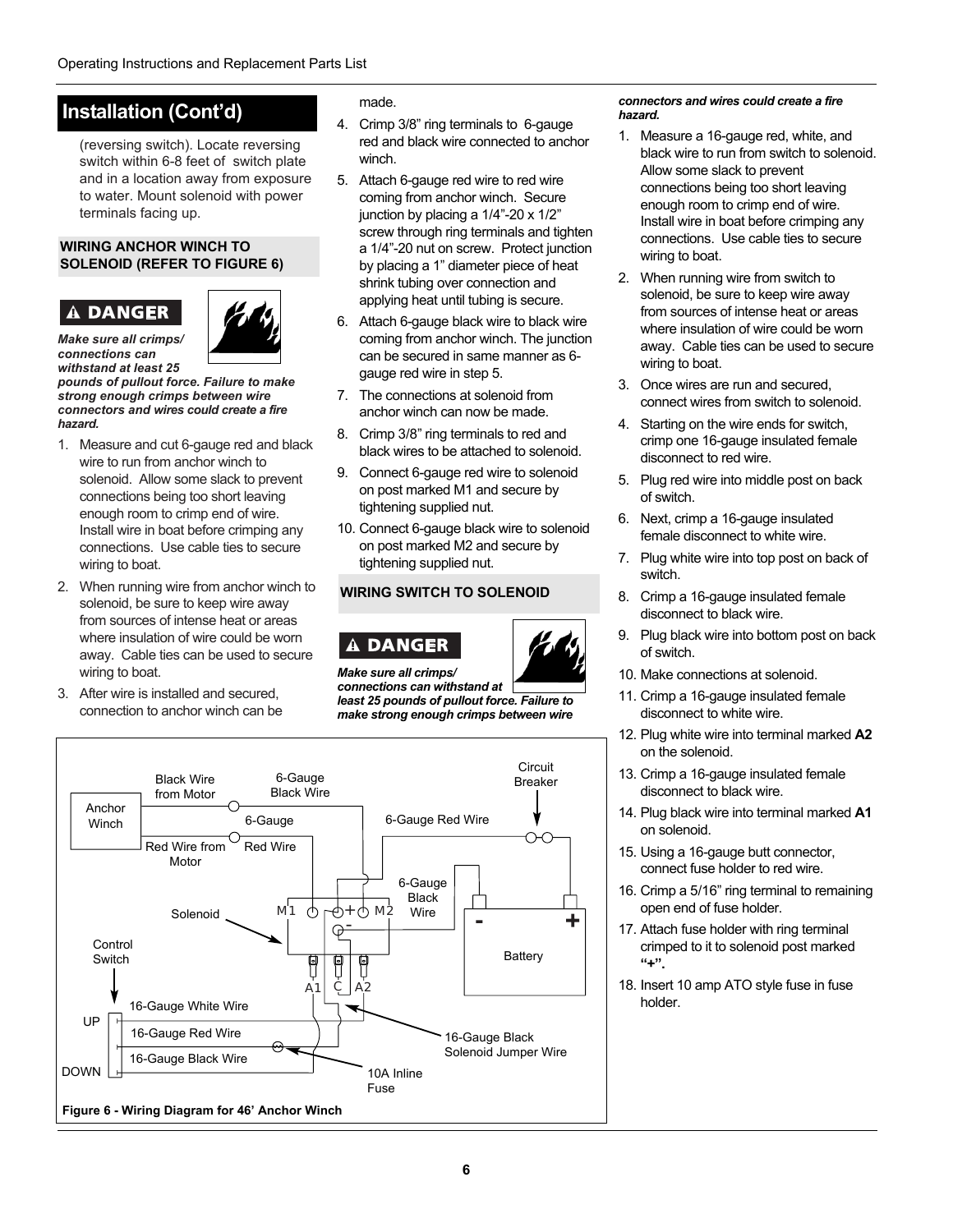### **WIRING SOLENOID TO BATTERY**

### **A DANGER**

*Make sure all crimps/ connections can withstand at least 25 pounds of pullout force. Failure to make strong enough*



*crimps between wire connectors and wires could create a fire hazard.*

- 1. Measure 6-gauge red and black wire to run from solenoid to battery. Allow some slack to prevent connections being too short leaving enough room to crimp end of wire. Install wire in boat before crimping any connections. Use cable ties to secure wiring to boat.
- 2. When running wire from solenoid to battery, keep wire away from sources of intense heat or areas where insulation of wire could be worn away.
- 3. Once wires are run and secured, connect wires from switch to solenoid.
- 4. Crimp 3/8" ring terminals to 6-gauge red and black wire to be connected to solenoid.
- 5. Attach 6-gauge red wire to post marked **"+"** on solenoid. Secure with supplied nut.
- 6. Attach 6-gauge black wire to post marked **"-"** on solenoid. Secure with supplied nut.
- 7. Create a jumper wire by cutting a 6" piece of 16-gauge black wire and crimping a 5/16" ring terminal to one

end.

- 8. On other end of jumper, crimp an insulated female disconnect.
- 9. Attach end of the jumper with ring terminal to terminal marked **"-"** on solenoid.

**NOTE:** The 6-gauge wire to battery was previously connected to this terminal.

- 10. Plug other end of jumper into terminal marked **"C"** on solenoid.
- 11. At end of 6-gauge red wire coming from solenoid, crimp a 3/8" ring terminal.
- 12. At end of 6-gauge black wire coming from solenoid, crimp a 3/8" ring terminal.
- 13. Create a jumper to connect circuit breaker to battery by cutting a 5/16" ring terminal to each end.
- 14. Attach circuit breaker to jumper just created by securing post marked **"bat"** through one of the ring terminals. Secure with nut on circuit breaker post.
- 15. Attach remaining 6-gauge red wire coming from the solenoid on circuit breaker to post . The post on circuit breaker marked **"aux"** must be connected to this wire.
- 16. Protect connection by placing a piece of 2" diameter heat shrink tube over connection and applying heat until tubing is secure.
- 17. The 6-gauge black wire from solenoid can now be connected to negative **(-)** battery terminal.
- 18. The 6-gauge red wire with circuit breaker can now be connected to positive **(+)** battery terminal.
- 19. The connections are now complete.

| <b>Product Model</b> | Powerwinch <sup>®</sup> Recommended Rope and Chain<br><b>Required Rope</b>                                              | <b>Required Chain</b>                                                                                              |
|----------------------|-------------------------------------------------------------------------------------------------------------------------|--------------------------------------------------------------------------------------------------------------------|
| 31'/36' Class        | 1/2" diameter, three strand,<br>medium lay, premium nylon<br>Powerwinch <sup>®</sup> rope or New<br><b>England Rope</b> | 1/4" Acco G4 Hi-Test chain.<br>Failure to use recommended<br>chain will invalidate the<br>warranty of the product  |
| 41'/46' Class        | 5/8" diameter, three strand<br>medium lay, premium nylon<br>Powerwinch <sup>®</sup> rope or New<br><b>England Rope</b>  | 5/16" Acco G4 Hi-Test chain.<br>Failure to use recommended<br>chain will invalidate the<br>warranty of the product |

*FAILURE TO USE RECOMMENDED ROPE AND CHAIN WILL VOID PRODUCT WARRANTY*

**Chart 3 - Recommended Rope and Chain**

#### 20. Snap control switch into switch plate and proceed with unit test instructions.

#### **UNIT TEST**

- 1. Without rope or chain in gypsy, press and hold switch in upward position. If wiring to switch terminals is correct, gypsy will spin counterclockwise.
- 2. If gypsy does not turn, but motor runs, switch is incorrectly wired.
- 3. To correct, exchange locations of black and white wires on back of switch.
- 4. If motor does not run, check to make sure fuse has been installed in fuse holder located in 16-gauge red switch wire.

### **Anchoring Instructions**

#### **LOADING ROPE AND CHAIN**

*Use of rope NOT* **AWARNING** *specified by*

*Powerwinch® could cause unit or property damage or personal injury and will void warranty.*

- 1. Feed rope through davit or bow roller and pull toward anchor winch. Make sure rope is not twisted or kinked and can freely run through bow roller or davit.
- 2. Lift finger and insert rope into rode glide and down into rope locker. Allow enough slack so rope can be tied off in rope locker.
- 3. Release finger and make sure rope is firmly seated in the gypsy.
- 4. Go below to rope locker and tie rope off.
- 5. Press switch up and begin retrieving rope and chain into rope locker.

#### **USING PROPER ROPE AND CHAIN**

This product is a uniquely designed device to raise and lower anchors using spliced rope and chain rodes (a rode is a length of rope and chain). It is very important that only sizes and brands of spliced rope and chain rodes specified by Powerwinch® are used in this product. Use of non-specified ropes and chains could cause reduced levels of performance or serious personal injury and/or property damage. Use of nonspecified ropes and chains will also invalidate the product warranty. The ropes and chain rodes specified for this anchor winch are shown on page 7 in Chart 3.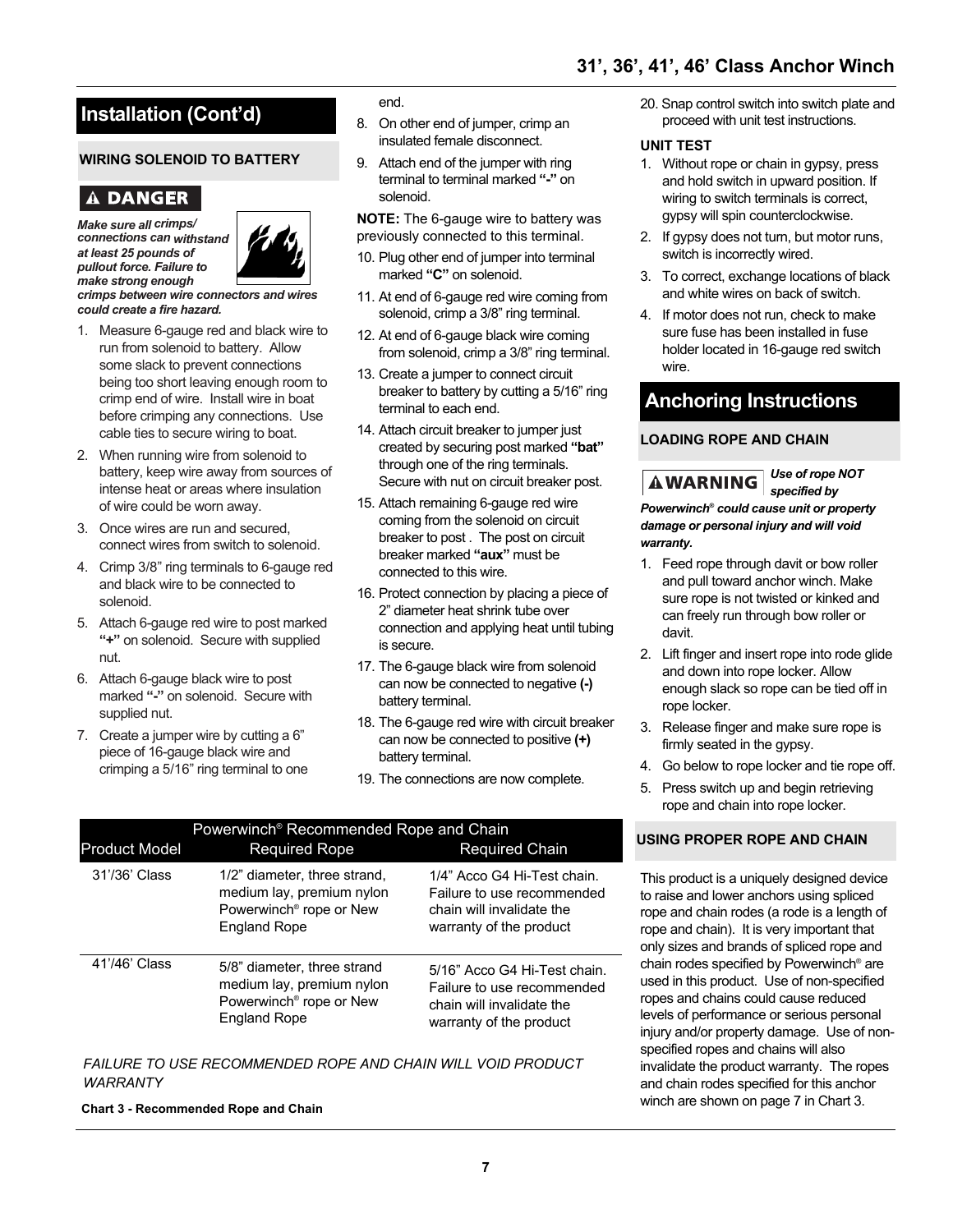#### **ANCHORING**

Once an anchoring spot and depth is determined, anchor may be released.

- Turn boat into wind and place motor(s) in neutral.
- After boat has stopped all forward progress, drop anchor by pressing anchor winch switch to down position for five seconds.
- The anchor will release from bow roller or davit and free-fall to sea bed. Once anchor has begun freefalling, it is safe to release switch.

#### *After desired*  **A CAUTION** *amount of scope has*

*been released from anchor winch, retrieve 3- 5 feet of line with anchor winch by pressing switch to up position.* 

• Place boat's motor(s) in neutral and allow boat to drift back and set anchor in sea bed.

### **A CAUTION**

*Tie off anchor line to a deck cleat. Do*

*NOT use anchor winch to tie off anchor.*

• Untie anchor line from deck cleat.

### **Unit Operation**

#### **RETRIEVING THE ANCHOR**

- To retrieve anchor, align bow of boat with anchor rode.
- Place motor(s) in forward and move boat slowly toward anchor point. While moving, press anchor winch switch up and retrieve anchor rode.

#### *Do NOT pull boat*  **A CAUTION**

*to anchor point solely with anchor winch. The anchor winch's gear train or motor could suffer damage. The boat's motor MUST be used to move boat toward anchor point.*

- When chain begins entering gypsy, this is an indication that the rode is almost retrieved. Take care to prevent anchor from being pulled up too quickly into davit or bow roller.
- When anchor enters davit or bow roller, do not place too much tension on chain between anchor winch and anchor. This could cause damage to gypsy or davit. It may also degrade free-fall performance on next anchor drop

### **A CAUTION**

*Never use anchor winch to break anchor*

*free. Never reverse anchor winch while unit is in free-fall.* 

#### **ANCHOR RELEASE (FREE-FALL)**

To release anchor, push switch to down position and hold for 5 seconds. The unit will disengage and anchor will fall freely. When sufficient line has been released and gypsy has stopped turning, push switch to up position and pull in slack on rode.

To retrieve anchor, push switch to up position. When anchor is in bow roller or davit, release switch. Make sure anchor is secured in davit or bow roller.

### **Maintenance**

- 1. Following each boat outing, flush exterior of winch with fresh water. Use only mild detergents to clean exterior. Use of solvents may cause damage and reduce effectiveness of corrosion resistant parts, paint and gaskets, as well as void product warranty.
- 2. Every 6 months inspect gypsy, stripper, finger and deck insert for wear. Replace any worn components.
- 3. Check electrical connections every 6 months for corrosion. Replace any connection or wire which is damaged, corroded, frayed or worn.
- 4. Check rope periodically for abrasion or deep cuts. Never splice an old rope with a new rope. If replacement is necessary, use only Powerwinch® rope specifically designed for this product.
- 5. Check chain periodically for bent links and corrosion. Damaged links can become jammed in gypsy or damage stripper and finger. Use of damaged chain will void warranty.

### **Technical Service**

For information regarding operation or repair of this product, please call 513-539- 7215 for assistance.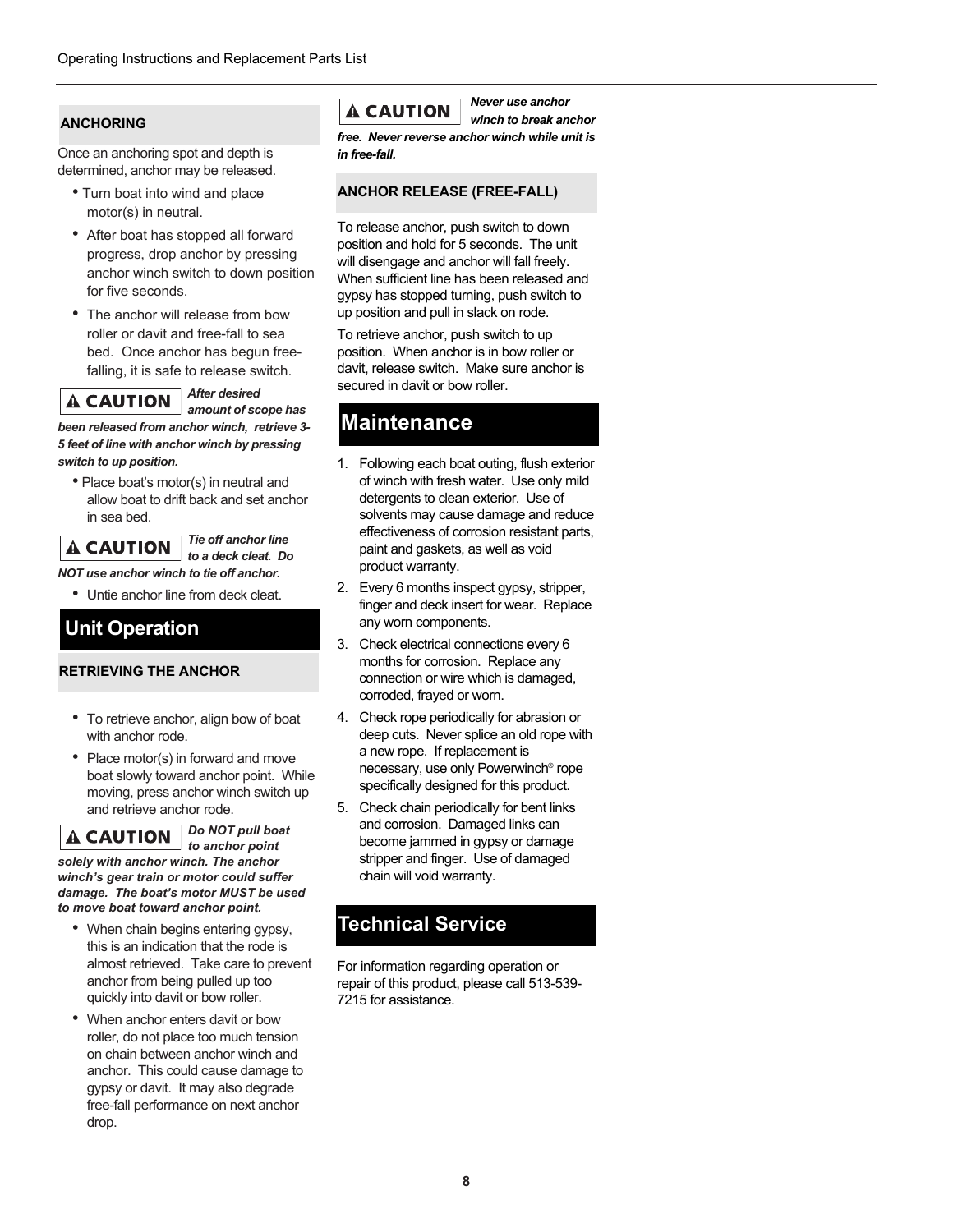### **Troubleshooting Guide**

| Symptom                                                |                      | Possible Cause(s)                                                                         |    | <b>Corrective Action</b>                                                                                                             |
|--------------------------------------------------------|----------------------|-------------------------------------------------------------------------------------------|----|--------------------------------------------------------------------------------------------------------------------------------------|
| Product will not operate                               |                      | 1. Disconnected, bad wiring or bad<br>circuit breakers                                    |    | 1. Check each connection with a voltmeter and with switch<br>engaged. Check circuit breaker connection closely<br>2. Replace fuse    |
|                                                        |                      | 2. 10A fuse not in fuse holder or<br>burned out (AW46' only)                              |    |                                                                                                                                      |
| Rope slips or jams when<br>retrieving                  |                      | 1. Wrong rope size<br>2. Rope is frayed and worn<br>3. Rope is too stiff                  |    | 1. Replace rope with Powerwinch <sup>®</sup> certified 1/2" or 5/8" rope<br>Replace rope<br>3. Replace rope                          |
| Chain slips or jams when<br>retrieving or free falling | 2 <sup>1</sup><br>3. | 1. Wrong chain size<br>Chain links are bent or corroded<br>Chain is kinked                | 3. | 1. Replace chain with Powerwinch <sup>®</sup> certified 1/4" or 5/16"<br>Acco G4 High Test chain<br>2. Replace chain<br>Unkink chain |
| Anchor line will not free-<br>fall                     |                      | 1. Rope tangled in rope locker<br>2. Chain is kinked<br>3. Anchor is wedged in bow roller |    | 1. Be sure rope is not kinked or twisted before anchoring<br>2. Unkink chain<br>3. Free anchor                                       |

#### *LIMITED WARRANTY*

- A.This Limited Warranty is given by the Powerwinch Division of the Scott Fetzer Company (the "Company") to the original purchaser (the "Purchaser") of a Powerwinch Product (the "Product") specified in this manual. This Limited Warranty is not transferable to any other party.
- B. Responsibilities of the Company under this Limited Warranty:
	- 1. Repair or replace (at the discretion of the Company) any part or parts of the Product found by the Company to be defective within a 2 year (AW31'), 3 year (36'/41'/46') period from the date of purchase.
	- 2. The Company will pay the transportation charge for shipment back to the Purchaser of any Product received for legitimate Warranty repair.
- C. Responsibilities of the Purchaser under this Limited Warranty:
	- 1. Complete (fully and accurately) and return to the Company, the Warranty card included in the box. Otherwise, Purchaser will have to show dated proof of purchase to qualify for service under the provisions of the Limited Warranty.
	- 2. Promptly notify the Seller or the Company of any claim hereunder.
	- 3. Use reasonable care in maintenance, operation, use and storage of the Product in accordance with the instructions contained in the Owner's Manual.
	- 4. Have Warranty work performed by an authorized Powerwinch warranty repair center or representative approved by the Company.
	- 5. Except as noted in B.2., transportation charges are the responsibility of the Purchaser.
- D. This Limited Warranty covers:
	- 1. Defects in workmanship or materials.
	- 2. Any part or parts of the Product sold or manufactured by the Company.
- E. This Limited Warranty does not cover:
	- 1. Any failure that results from improper installation of the Product.
	- 2. Any failure that results from accident, Purchaser's abuse, neglect, modification, improper maintenance, or failure to operate and use the Product in accordance with the instructions provided in the Owner's Manual supplied with the Product.
- F. There is no other express warranty. Implied warranties, including those of merchantability and fitness for a particular purpose, are limited to one (1) year from date of purchase. This is the exclusive remedy and any liability for any and all incidental or consequential damages or expenses whatsoever is excluded. Some states do not allow limitations on how long an implied warranty lasts, or do not allow exclusion or limitation of incidental or consequential damages, the above limitations may not apply to you.

#### **Do Not Return Your Product To The Factory. Unauthorized Returns Will Delay Repair of Your Product and Incurr Additional Shipping Charges to You.**

This Limited Warranty gives you specific legal rights, and you may also have other rights which vary from state to state. Powerwinch reserves the right to alter specifications on any product without notice.

All rights reserved. This publication or parts thereof may not be reproduced in any form without written permission.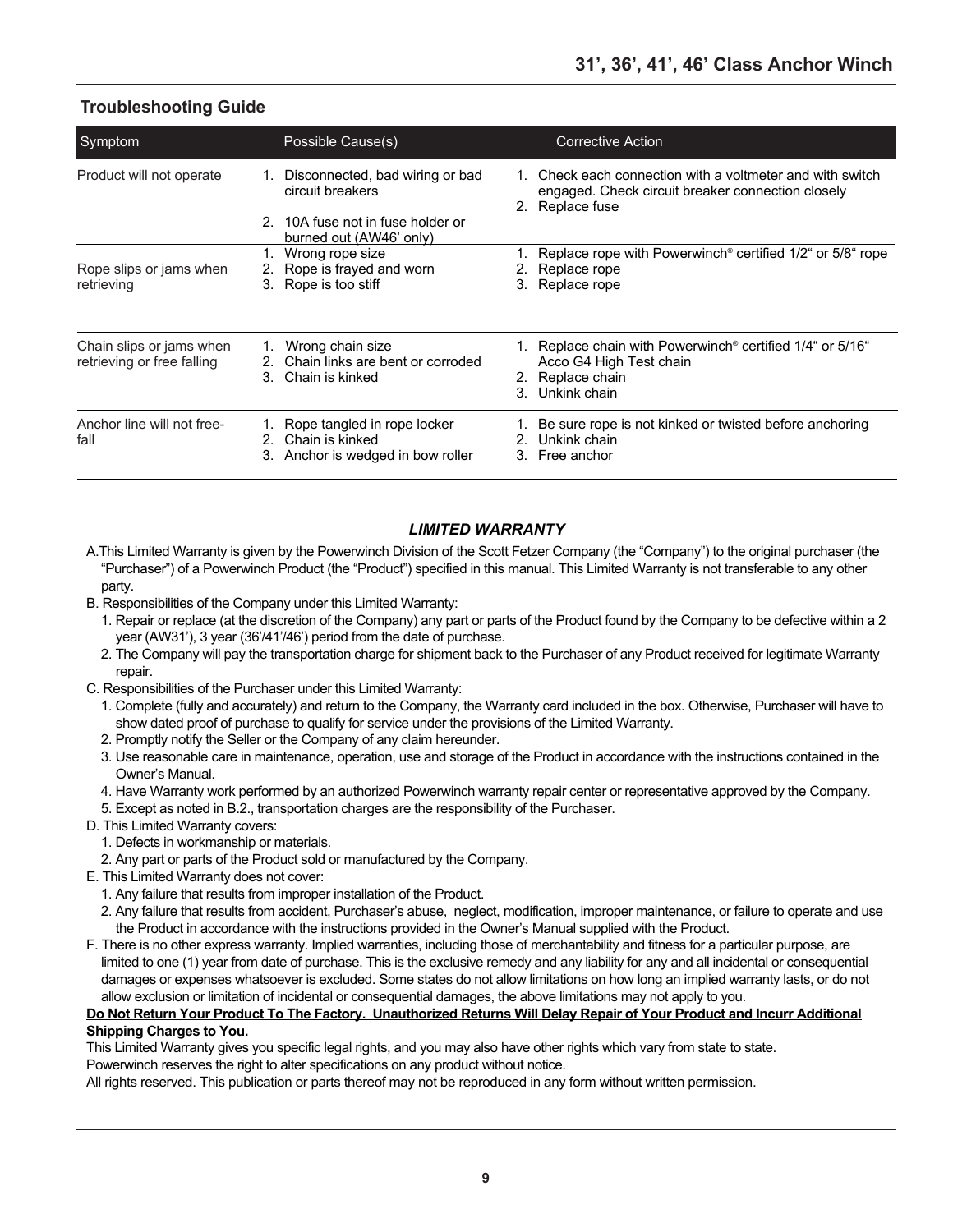# *For Replacement Parts, Call 1-800-243-3097*



**Figure 7 - Replacement Parts Illustration for 31', 36', 41', 46' Class Anchor Winch**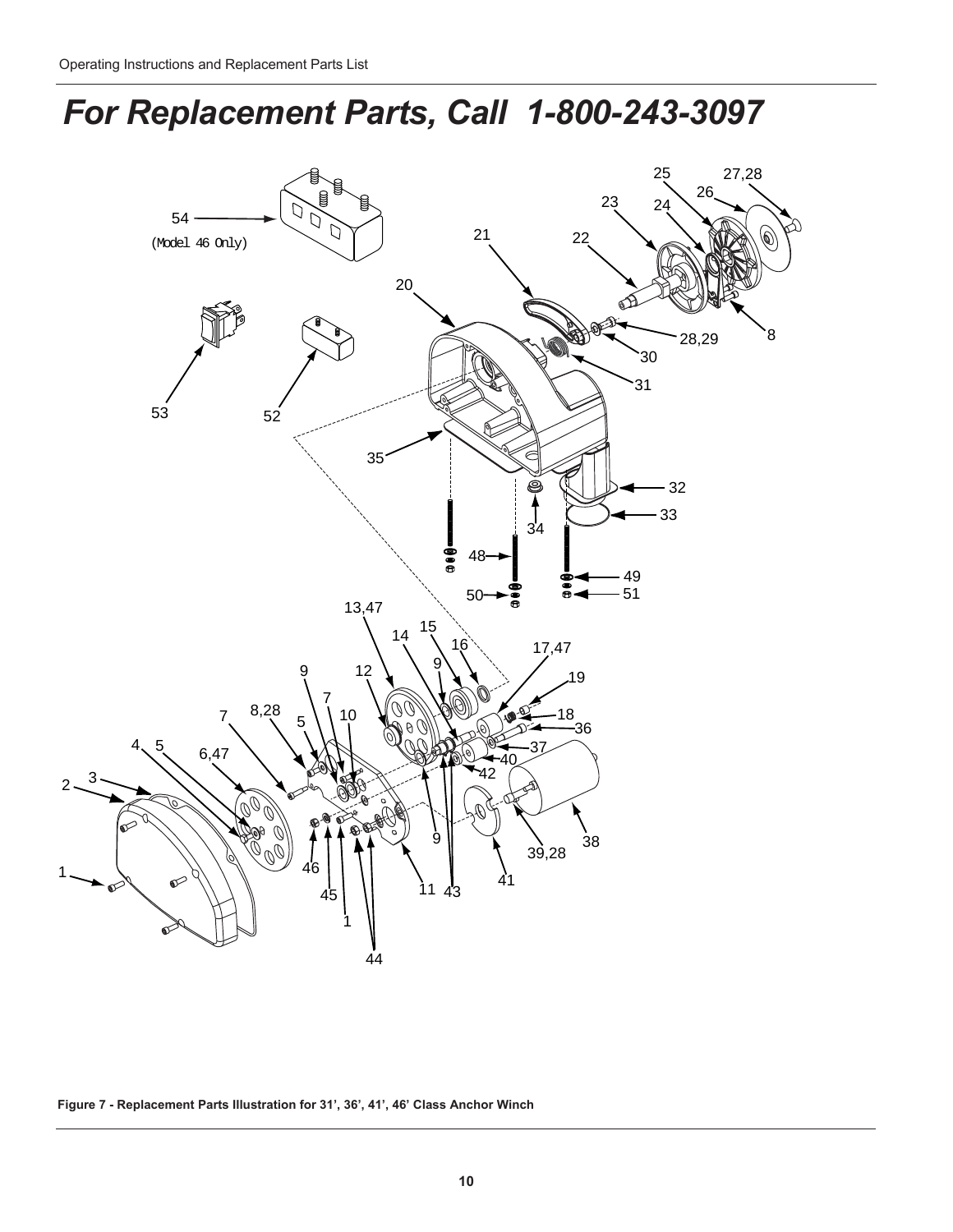# *For Replacement Parts, Call 1-800-243-3097*

*Please provide following information:*<br>-Model number -Serial number (if any)<br>-Part description and number as shown in parts list and the state of the Monroe, OH 45050 U.S.A. -Part description and number as shown in parts list

Address parts correspondence to:<br>Powerwinch Customer Service<br>301 Lawton Ave.

| Ref.<br>No.           | <b>Description</b>                               |        | <b>Part Number for:</b><br>31' class | 36' class          |          | 41' class              | 46' class                          | Qty              |
|-----------------------|--------------------------------------------------|--------|--------------------------------------|--------------------|----------|------------------------|------------------------------------|------------------|
| 1                     | 1/4-20 x 3/4" Socket head cap screw              |        | J                                    | J                  |          | J                      | J                                  | 5                |
| $\overline{2}$        | Cover                                            |        | P10202                               | P10202             |          | P10202                 | P10202                             | 1                |
| 3                     | Cover gasket                                     |        | Κ                                    | Κ                  |          | K                      | Κ                                  | 1                |
| 4                     | 1/4-20 x 1/2" Hex head cap screw                 |        | L                                    | $\mathbb L$        |          | Г                      | L                                  | 1                |
| 5                     | 1/4" Plain washer                                |        | L                                    | $\mathbb L$        |          | L                      | L                                  | 2                |
|                       | 1/4" Plain washer                                |        | M                                    | М                  |          | М                      | М                                  | 1                |
| 6                     | Mid shaft gear assembly, 120 teeth               |        | P10484                               | P10492             |          | P10508                 | P10516                             | $\overline{1}$   |
| $\overline{7}$        | 1/4 x 3/4" Socket head shoulder screw            |        | J                                    | J                  |          | J                      | J                                  | 2                |
| 8                     | 1/4-20 x 1/2" Socket head cap screw              |        | $\circ$                              | $\circ$            |          | $\circ$                | $\circ$                            | 2                |
|                       | 1/4-20 x 1/2" Socket head cap screw              |        | M                                    | М                  |          | М                      | М                                  | 1                |
| 9                     | Washer flat 5/8" x 15/16" x 1/32"                |        | L                                    | L                  |          | Г                      | L                                  | 2                |
|                       | Washer flat 5/8" x 15/16" x 1/32"                |        | M                                    | M                  |          | М                      | М                                  | 1                |
| 10                    | Flanged bearing 5/8" x 3/4" x 3/8"               |        | Ρ                                    | P                  |          | Ρ                      | Ρ                                  | 1                |
| 11                    | Motor plate                                      |        | P10204                               | P10204             |          | P10204                 | P10204                             | 1                |
| 12                    | Flanged bearing 1/2" x 1 <sup>1</sup> /8" x 1/2" |        | Ρ                                    | P                  |          | Ρ                      | Ρ                                  | 1                |
| 13                    | Gypsy shaft gear, 57 teeth                       |        | P10485                               | P10493             |          | P10509                 | P10517                             | 1                |
| 14                    | Intermediate shaft                               |        | Г                                    | Г                  |          | Г                      | L                                  |                  |
| 15                    | Flanged bearing 3/4" x 111/16" x 3/4"            |        | $\, {\bf P}$                         | $\, {\bf p}$       |          | $\, {\bf p}$           | $\, {\bf P}$                       |                  |
| 16                    | Oil seal                                         |        | K                                    | K                  |          | K                      | $\overline{\rm K}$                 | 1                |
| 17                    | Spin-off gear, 12 teeth                          |        | P10483                               | P <sub>10491</sub> |          | P10507                 | P10515                             |                  |
| 18                    | Compression spring                               |        | L                                    | Г                  |          | Г                      | L                                  |                  |
| 19                    | Sleeve bearing                                   |        | $\, {\bf P}$<br>P10201               | $\mathbf{P}$       |          | $\, {\bf p}$<br>P10201 | $\mathbf P$                        |                  |
| 20<br>$\overline{21}$ | Housing<br>Finger                                |        | P10151                               | P10201<br>P10207   |          | P10207                 | P10201<br>P10207                   | 1                |
| 22                    | Gypsy shaft                                      |        | М                                    | М                  |          | М                      | М                                  |                  |
| 23                    | Inner gypsy                                      |        | P10263                               | P10263             |          | P10222                 | P10222                             |                  |
| 24                    | Stripper                                         |        | $\circ$                              | O                  |          | O                      | 0                                  |                  |
| 25                    | Outer gypsy                                      |        | P10264                               | P10264             |          | P10224                 | P10224                             | 1                |
| $\overline{26}$       | Hubcap                                           |        | P10388                               | P10394             |          | P10396                 | P10450                             | 1                |
| 27                    | 3/8-16 x .75 Socket flat head screw              |        | М                                    | М                  |          | М                      | М                                  | 1                |
| 28                    | Loctite <sup>®</sup> (Not shown)                 |        | ST107800AV                           | ST107800AV         |          | ST107800AV             | ST107800AV                         | 3 DP             |
| 29                    | 3/8" x 3/4" Socket head shoulder screw           |        | $\rm N$                              | N                  |          | N                      | Ν                                  | 1                |
| 30                    | 3/8" Plain washer (narrow)                       |        | $\rm N$                              | N                  |          | N                      | N                                  |                  |
| $\overline{31}$       | Finger torsion spring                            |        | $\rm N$                              | $\rm N$            |          | N                      | $\rm N$                            |                  |
| 32                    | Rode glide                                       |        | P10262                               | P10262             |          | P10262                 | P10262                             |                  |
| 33                    | Rode glide o-ring 2 <sup>1</sup> /2" diameter    |        | Κ                                    | К                  |          | K                      | Κ                                  |                  |
| 34                    | Grommet                                          |        | Κ                                    | K                  |          | Κ                      | Κ                                  |                  |
| 35                    | Protect-O-Deck gasket                            |        | Κ                                    | K                  |          | Κ                      | Κ                                  | 1                |
| $\overline{36}$       | 3/8" x 1'/4" Socket head shoulder screw          |        | J                                    | J                  |          | J                      | J                                  | $\overline{1^*}$ |
| 37                    | 3/8" x 13/16" x 1/32 Thrust washer               |        | J                                    | J                  |          | J                      | J                                  | $1*$             |
| 38                    | Motor 12V DC Bi-Directional                      |        | P90027                               | P90029             |          | P90031                 | P90033                             | 1                |
| 39                    | Motor gear, 12 teeth                             |        | P10481                               | P10489             |          | P10505                 | P10513                             | 1                |
| 40                    | Locking gear assembly, 12 teeth                  |        | P10482                               | P10490             |          | P10506                 | P10514                             | 1                |
| 41                    | Motor spacer                                     |        | P10251                               | P10251             |          | P10251                 | P10251                             | $\mathbf{1}$     |
| 42                    | 3/8" x 13/16" x 3/16" Flat washer                |        | J                                    | J                  |          | J                      | J                                  | $1*$             |
| 43                    | 5/8" Retainer ring                               |        | L                                    | L                  |          | L                      | L                                  | 2                |
| 44                    | Hex nut 10-32                                    |        | P79701                               | P79701             |          | P79701                 | $\hspace{0.05cm} -\hspace{0.05cm}$ | 2                |
|                       | Hex nut 1/4-20<br>5/16" Lock washer              |        |                                      |                    |          | --                     | P10217                             | 2<br>$1*$        |
| 45<br>46              | 5/16" Hex nut                                    |        | J<br>J                               | J<br><b>J</b>      |          | J<br><b>T</b>          | J<br>J                             | $\overline{1^*}$ |
| 47                    | White grease (Not shown)                         |        | P75925                               | P75925             |          | P75925                 | P75925                             |                  |
| 48                    | Stud 5/16"-18 x 31/2"                            |        |                                      |                    |          |                        |                                    | 3                |
| 49                    | 5/16" Flat washer                                |        | Q<br>Q                               | Q<br>Q             |          | Q<br>Q                 | Q<br>Q                             | 3                |
| 50                    | 5/16" Lock washer                                |        | Q                                    | Q                  |          | Q                      |                                    | 3                |
| 51                    | 5/16"-18 Hex nut                                 |        | Q                                    | Q                  |          | Q                      | Q<br>Q                             | 3                |
| 52                    | Circuit Breaker                                  |        | P10276                               | P10276             |          | P10276                 | P78373                             | $\overline{1}$   |
| 53                    | <b>Control Switch</b>                            |        | P7817400AJ                           | P7817400AJ         |          | P7817400AJ             | P1019300AJ                         |                  |
| 54                    | Dual Reversing Switch (Solenoid)                 |        |                                      | --                 |          |                        | P1028200AJ                         | 1                |
|                       | <b>REPLACEMENT PART KITS</b>                     |        |                                      |                    |          |                        |                                    |                  |
| J                     | Fastener hardware                                | P10340 |                                      | N                  | Finger   |                        | P10347                             |                  |
| Κ                     | Gasket/seals                                     | P10346 |                                      | O                  | Stripper |                        | P10348                             |                  |
| L                     | Intermediate shaft                               | P10342 |                                      | $\, {\bf P}$       | Bearing  |                        | P10343                             |                  |
| М                     | Gypsy shaft                                      | P10341 |                                      | Q                  |          | Mounting hardware      | P10349                             |                  |
|                       |                                                  |        |                                      |                    |          |                        |                                    |                  |

\* Qty of these parts is

models